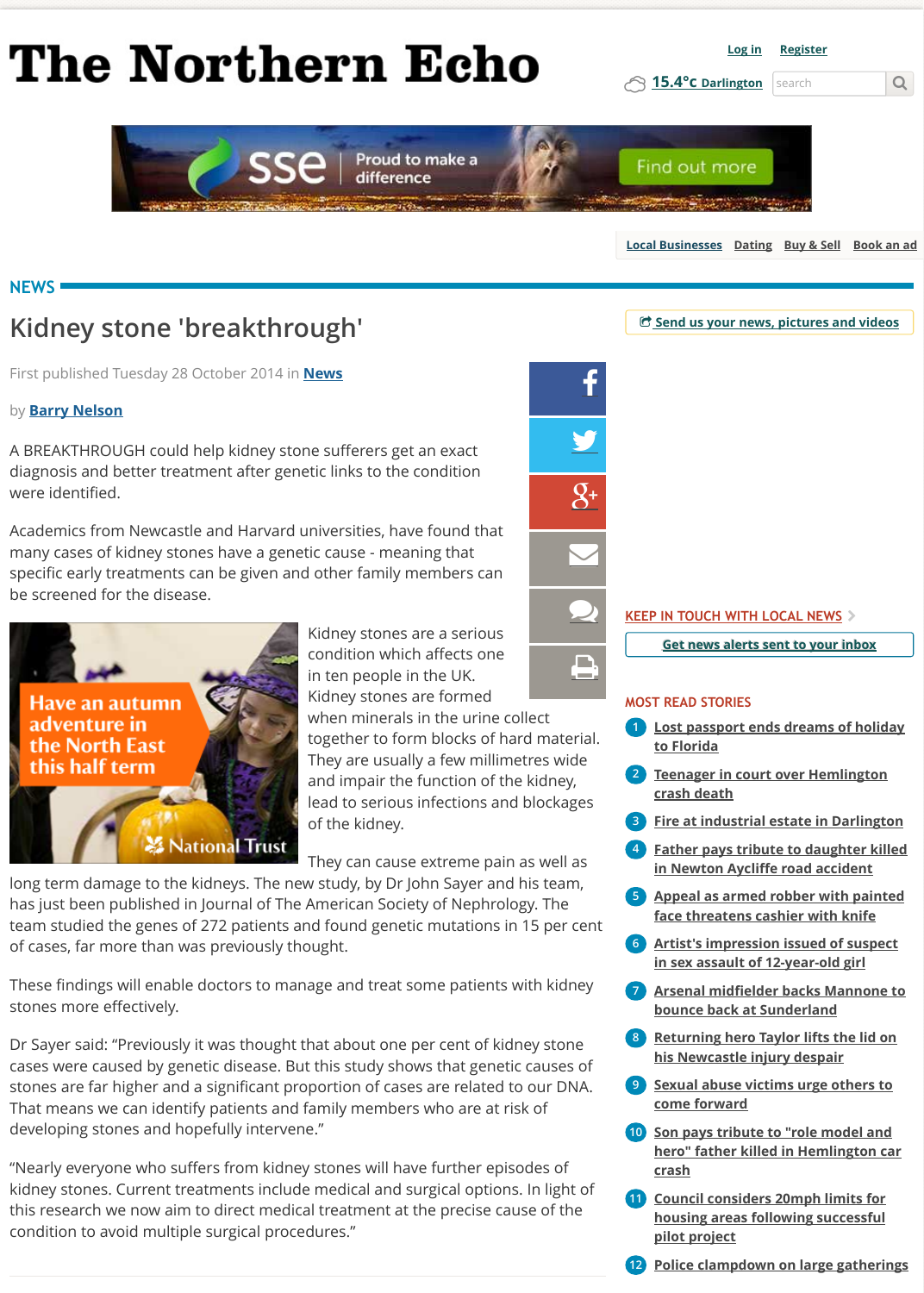

**Darlington's new [£10m retail park will](http://www.britishgas.co.uk/hometruths/riverside-dream.html) create 150 jobs**



**[woman shocked to](http://hiphopwired.com/2014/10/07/12-tv-shows-remembered-for-real-life-scandals-photos/) be told: "We can't**

**Family of**

**desperately ill**

**magic up an ambulance."**



**Fire at industrial [estate in Darlington](http://www.supersavvyme.co.uk/food/recipes/article/top-tips-poached-eggs)**





**Tributes paid following death of [30-year-old Newton](http://www.readersdigest.co.uk/money/equity-release/if-your-grocery-bill-grew-your-house-price) Aycliffe mum**



**Poo-dunnit - police [release picture after](http://www.activebeat.com/your-health/10-surprising-heart-attack-triggers/) number two is found on bus seat**



**[Man hacked with a](http://www.whatcar.com/car-reviews/seat/ibiza-estate/readers-reviews/25832-6) machete jumped from bathroom window to escape attackers, court [hears](http://www.thenorthernecho.co.uk/news/11564090.Kidney_stone___39_breakthrough__39_/#)**



**Darlington's new [£10m retail park will](http://uatu.newsquestdigital.co.uk/click2.php?f=11564090&t=11564074&r=518711609&s=118&p=2&v=a&n=6) create 150 jobs**



**Family of desperately ill [woman shocked to](http://uatu.newsquestdigital.co.uk/click2.php?f=11564090&t=11560554&r=518711609&s=118&p=3&v=a&n=6) be told: "We can't magic up an ambulance."**



**Fire at industrial [estate in Darlington](http://uatu.newsquestdigital.co.uk/click2.php?f=11564090&t=11566775&r=518711609&s=118&p=4&v=a&n=6)**



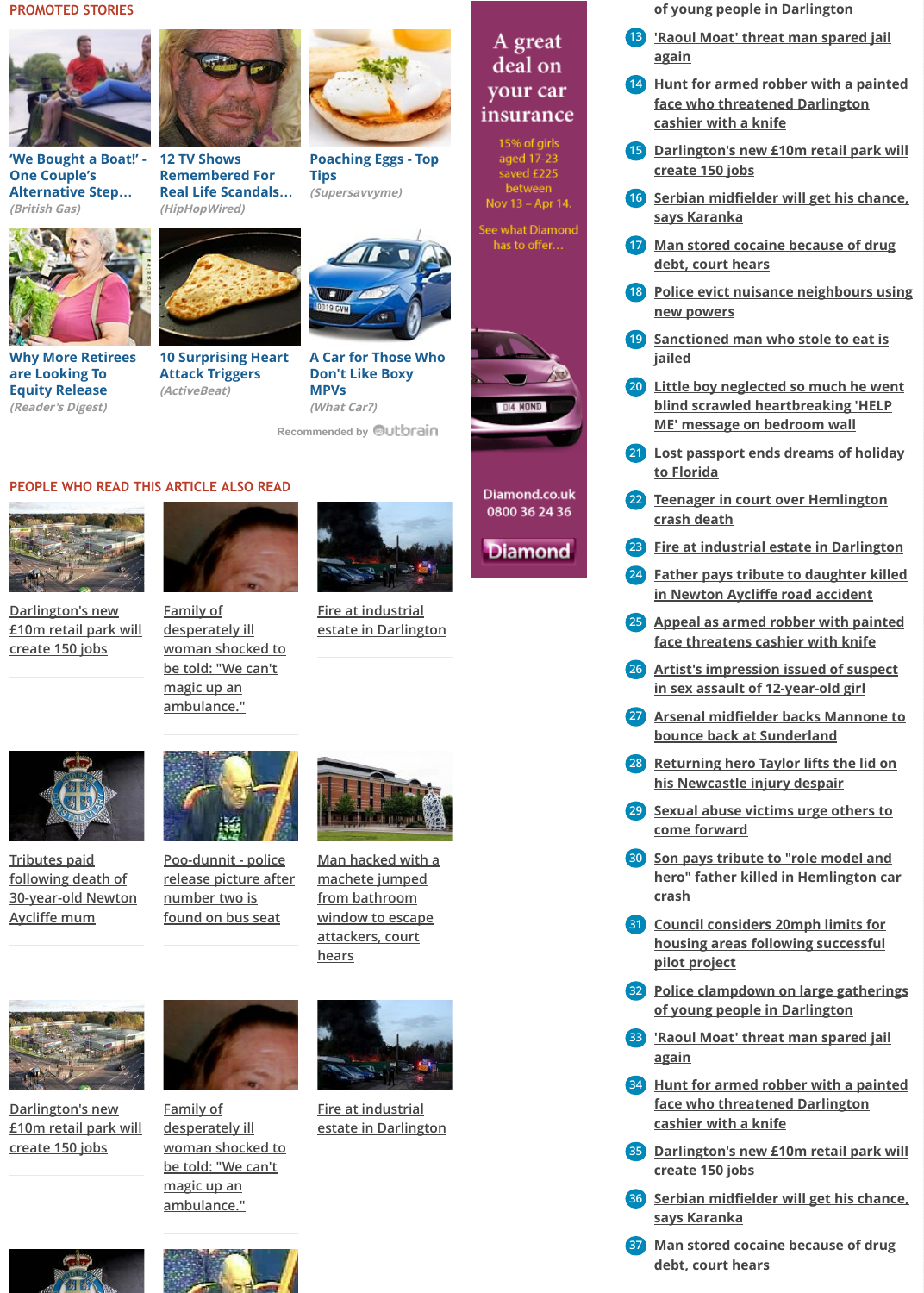[Remember you are pe](http://uatu.newsquestdigital.co.uk/click2.php?f=11564090&t=11560557&r=518711609&s=118&p=5&v=a&n=6)rs[onally responsible for w](http://uatu.newsquestdigital.co.uk/click2.php?f=11564090&t=11499577&r=518711609&s=118&p=6&v=a&n=6)hat you post on this site and must abide by our **site terms**. Do not post anything that is false, abusive or malicious. If you wish to complain, please use the 'report this post' link.

## **Post comment Post comment**